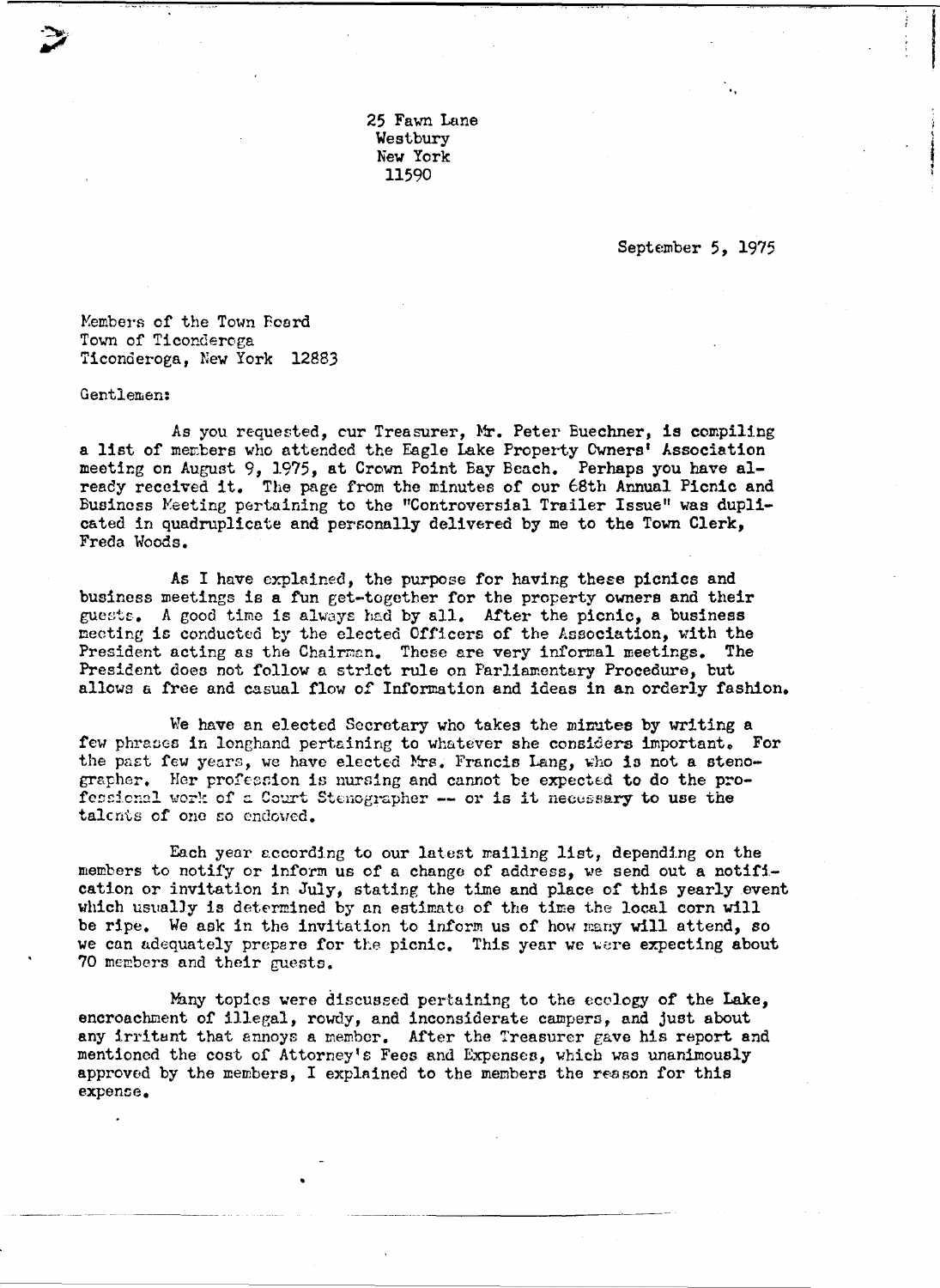## Town Board Members -2- -2- September 5, 1975

As I previously stated, our minutes are not taken by a professional Court Stenographer, nor do we follow a strict "Roberts' Rules of Order" format at our meetines, but I want to repeat as best to my knowledge exactly what was said. I'm sure this can be verified by all who attended:

"We have a member who claims to have purchased his property over 20 years ago, but never bothered to record the deed. There is no record of his paying any taxes. Not one cent has he paid since he claims to have bought the land, and the Town Tax Rolls reflect this. He took it upon himself, without checking out the Town Ordinances or requesting a permit, to hire a professional crew to shoe-horn in a large mobile home, which violates all existing town codes, ordinances, and sanitary laws. Then, working on the emotions and sympathy of his neighbors and adjoining property owners, he asked for a variance of the Town Ordinances.

"When this offered no results, he then used spokesmen from various Veteran Groups and OrganiZations to help him champion his illegal cause. The newspapers got wind of this, and always eager for the human story of the little man "fighting City Hall." they became sympathetic toward "Veteran Belkevich."

"Pressure from all imaginable angles was applied to the members of the Town Board to either change the Town Ordinances, re-write the laws, or rule in his favor. The Town Attorney guided the Board and reminded them of the regulations  $-40$  feet from the road and 30 feet from adjoining property lines. The sewage and water must be approved by the Local Health Inspector.

"After months of deliberation and aveiding all the outside pressure applied, the Tovn Eoard finally decided the mobile heme must be removed, and gave Mr. Belkevich the option of storing it at the Town Shed or leaving it on his property until sold. The trailer now has a sign on it 'SOLD.' It was purchased by a. member of the Association who intends to switch trailers with Mr. Belkevich. His application for a permit has not been approved by the Town Board. Objections are on record from some of his neighbors."

I then made a statement (please verify) to the ertent that:

"I felt the Association should be only concerned with the ecology of Eagle Lake, even though my only concern in this matter is what is best for:

- 1. The Members of the Association
- 2. The Community as a whole

I

"Individual boundary' disputes are not the concern of the Association. Nor should instances or circumstances such as this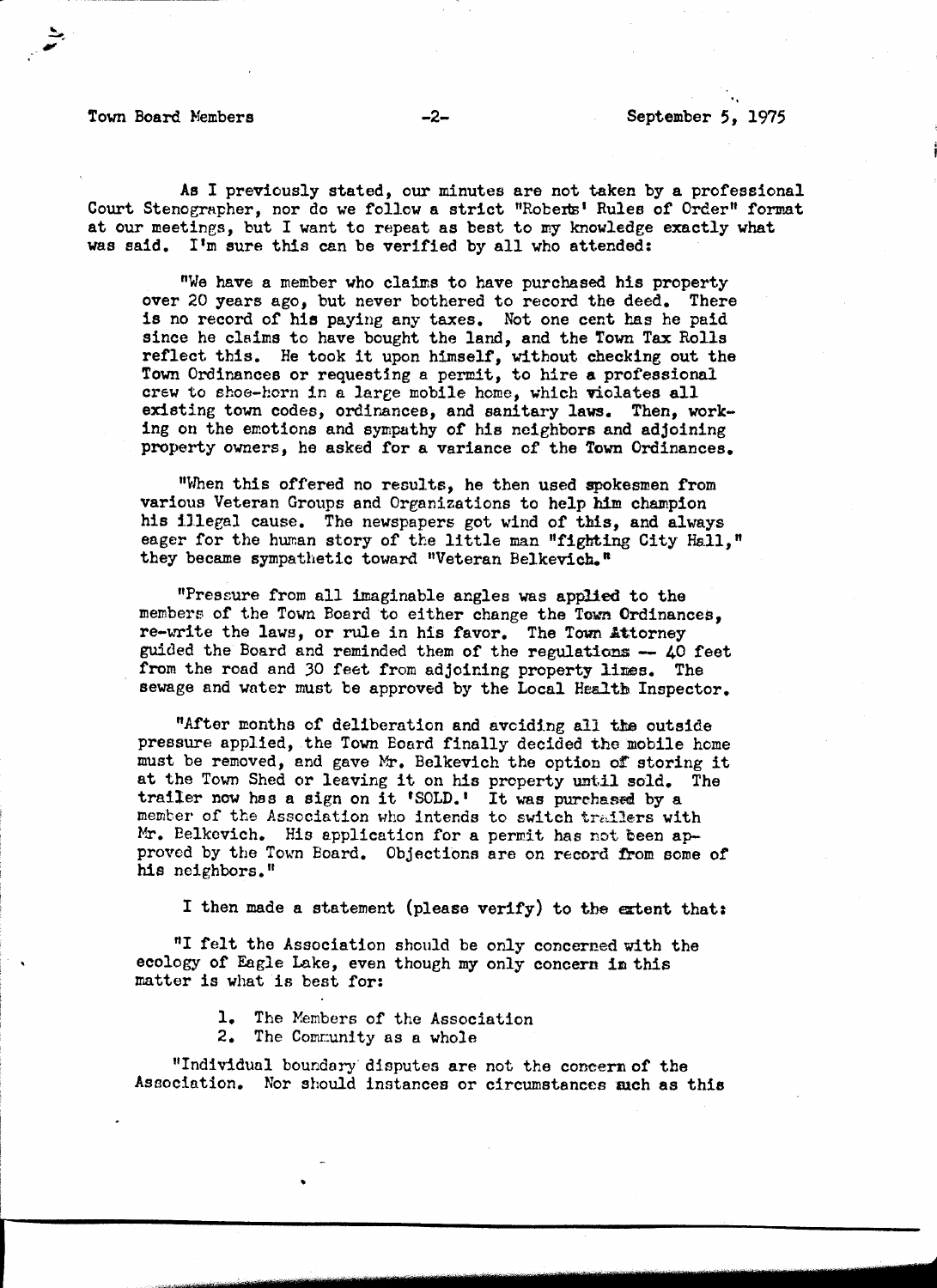'.

drain our treasury for legal representation, counsel, or advice, but be financed by the parties affected or concerned."

Mr. David Warren then made a statement that "What affects one on the Lake affects us all." A motion was then made and unanimously approved that I could use whatever funds are necessary for legal action. There were no dissenters.

It was then suggested that we raise the dues to increase our Treasury. I mentioned that our purpose was not to become wealthy, and that we seem to function well running the Picnic and operating the Association on whatever money we have in our Treasury. The Treasurer was in agreement with this.

Mr. Warren then made a motion-:

"That if the need arises, we should all contribute to whatever legal fees are necessary to stop the encroachment of illegalities, and it was essential that all future construction meet the requirements of Town Ordinances and prevent the pollution of the Lake."

This motion was seconded and unanimously approved by all who attended the meeting. No one dissented again.

Mrs. William Geisel stated that:

•

- 1. IF a sanitary system in the way of a holding tank is approved by Local Health Inspector,
- 2. IF a smaller trailer was put on the property owned by Mr. Belkevich,<br>3. IF an approved water system was installed, and
- IF an approved water system was installed, and
- 4. IF it complied with the Town Boundary Ordinances and Codes

it would then be legal.

I then made myself perfectly clear, and it was in agreement by all present, that if the Town Board and Town Attorney rule that it complies with all Ordinances, Codes, and Regulations, we will be 100 per cent in favor of their decision. If not, I was given permission to go ahead and use whatever funds are necessary for legal action.

Now that about wraps up everything that was said concerning the trailer issue at the picnic. I don't think I left anything out or added any unsaid phrases. This is, to the best of my knowledge, as accurate as I can remember. This ludicrous situation has been going on for over a year now. Animosity has developed between many neighbors and once friends. Unfortunately, boasts of threats and harrassment tactics are now develop-